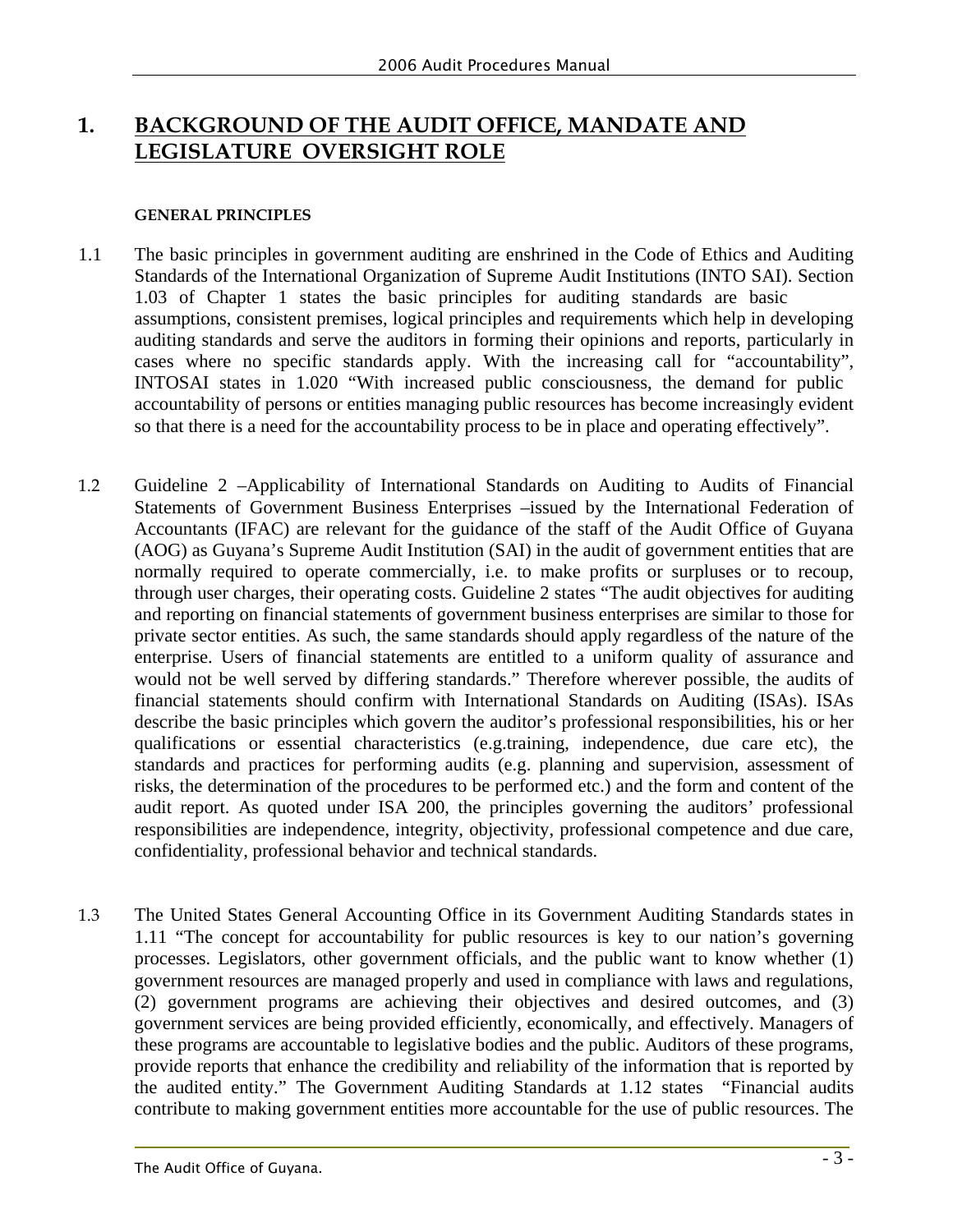auditors, in providing an independent report on whether an entity's financial information is presently fairly in accordance with recognized criteria, provide users with statements concerning the reliability of the information. Financial audits also provide information about internal control, compliance with laws and regulations, and provisions of contracts and grant agreements as they relate to financial transactions, systems, and processes".

### **AUDITS OF GOVERNMENT COMPANIES/ENTITIES**

1.4 The external audit of government companies is governed by several legislative instruments, the most significant being the Companies Act 1991, the Fiscal Management and Accountability Act (2003) and the Audit Act 2004.

The Companies Act 1991 ( S344) defines a government company as a company in which not less than 51% of the paid up share capital is held by the government and includes a company that is a subsidiary of a government company. The Fiscal Management and Accountability

Act (2003) appoints the Auditor General to audit all entities in which a controlling interest vest in the State. This is strengthened by the provisions of the Audit Act 2004 (S24) where the Auditor General shall be responsible for conducting-

- a. financial and compliance audits; and
- b. performance and value-for-money audits

with respect to the accounts of all bodies and entities in which the State has a controlling interest.

- 1.5 The Companies Act 1991 gives clear guidance on the requirements of government companies and the duties of the Auditor.
- 1.6 **S346(1)** A government company shall submit, within six(6) months after the close of the year, to the Minister, an annual report of its transactions, audited accounts and the audit report.
- 1.7 **S346(2)** This annual report together with the Auditor's report shall be printed and laid before the National Assembly within nine (9) months after the close of the year.
- 1.8 **S185(3)** The Auditor's report shall state whether in the Auditor's opinion the financial statements have been prepared in accordance with the Act and whether a true and fair view is given of the entity's state of affairs (balance sheet) and profit and loss ( income statement).
- 1.9 **S185(4)** If the Auditor is of the opinion that proper books of accounts have not been kept, that inadequate returns have not been received from branches not visited, or that the financial statements are not in agreement with the books of accounts and returns, he must state that fact in his report.
- 1.10 **S185(5)** If the Auditor fails to obtain all the information and explanations that he considers necessary for the audit, he shall state that fact in his report.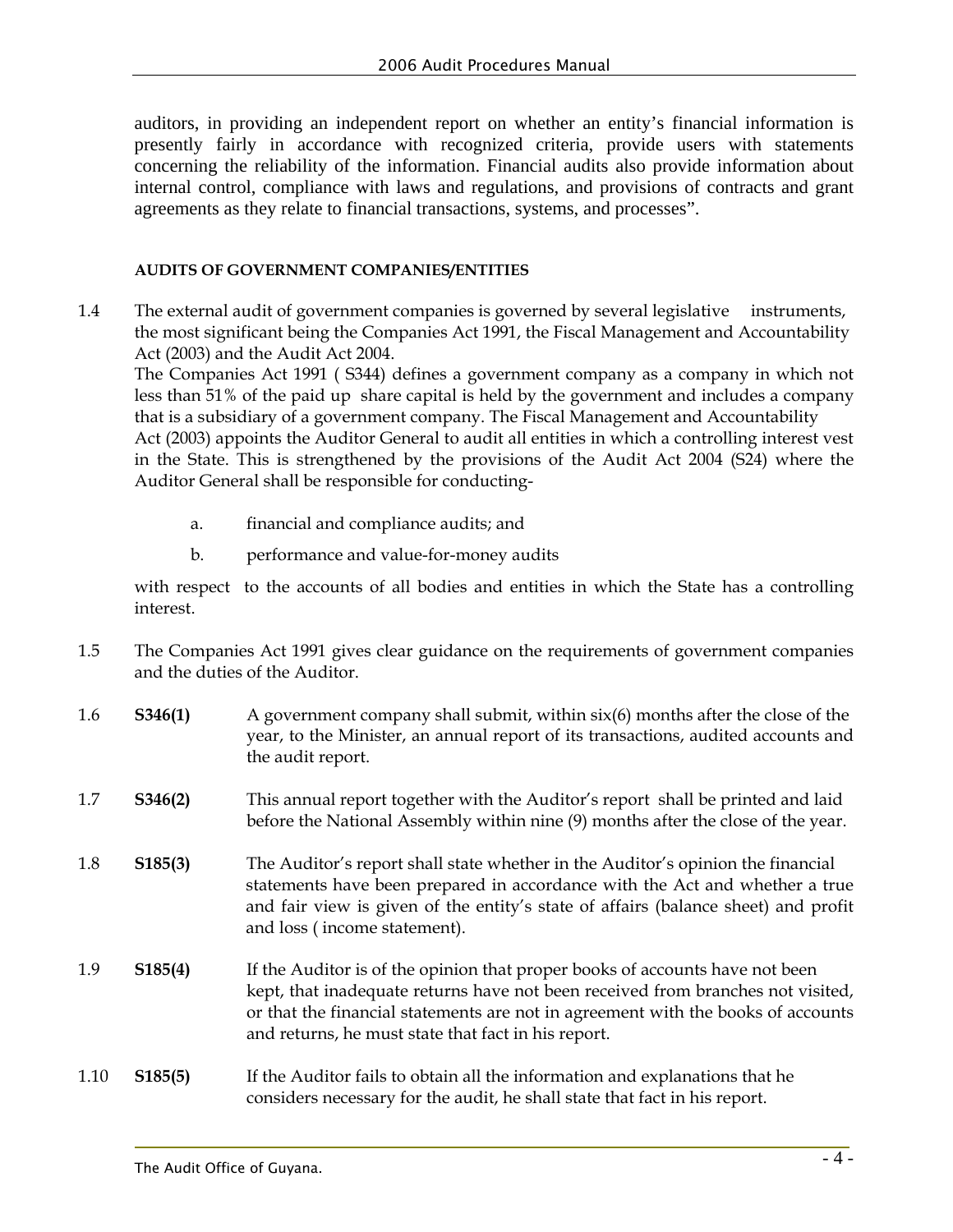- 1.11 **S168(5)** If the Director's annual report is incomplete or inaccurate in any way, the Auditor shall include in his report on the accounts of the company under section 185, a statement or correction giving the correct and complete information as required by this section.
- 1.12 **S163(8)** Where Director's emoluments are not disclosed in the manner required under this section, the Auditor in his report shall, as far as possible, provide the particulars to meet those requirements. The Audit Act 2004 also gives the Auditor General wide powers and responsibilities in conducting financial and compliance audits as follows:
- 1.13 **S24(2)** The Auditor General shall examine in such manner as he deems necessary the relevant financial statements and accounts and ascertain whether-
	- (a) the financial statements have been properly prepared, in accordance with applicable law, and properly present the operations and affairs of the entity;
	- (b) the accounts have been faithfully and properly kept;
	- (c) the rules, procedures and internal management controls are sufficient to secure effective control on the assessment, collection and proper allocation of revenues;
	- (d) all moneys expended and charged to an account have been applied to the purposes which they were intended; and
	- (e) essential records are maintained, and the internal management controls and the rules and procedures established and applied are sufficient to safeguard the control of stores and other public property.
- 1.14 There may be instances when special assignments are directed to the Auditor General. In these cases the mandates involved would be set out in writing and referred to in any reporting. However, under the provisions of the Audit Act 2004, (S26), the Auditor General may choose to conduct special audits and at his discretion prepare special reports when such audits are completed.

### **THE MANDATE OF THE AUDITOR GENERAL AND THE AUDIT OFFICE**

- 1.15 The Auditor General's role and functions are enshrined in the Constitution of Guyana (section 223). His Office is a public Office and he is responsible to Parliament.
- 1.16 Under the Audit Act of 2004, Section 4(1), the "Auditor General shall be the external Auditor of the public accounts of Guyana and, in the discharge of his functions, shall have complete discretion in examining and reporting on the receipt, disbursement, and control of public moneys and on the economy, efficiency and effectiveness in the use of such moneys." Section 5 of the said Act states "the Auditor General shall, in accordance with article 223(4) of the Constitution, act independently in the discharge of his functions."